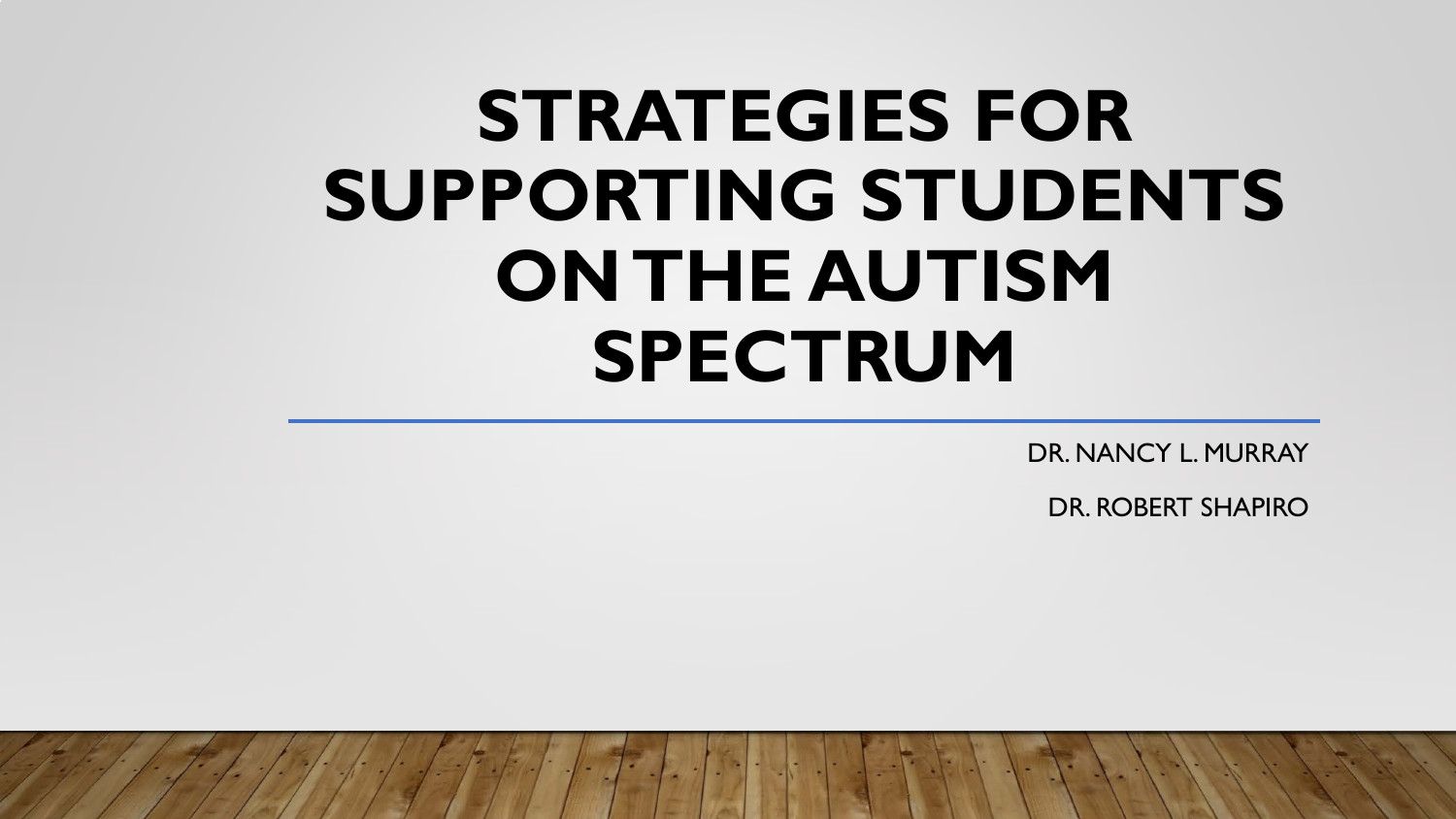

### **Autism Spectrum Disorder**

### A. Persistent deficits in social communication and social interaction across multiple contexts, as manifested by the following, currently or by history (examples are illustrative, not exhaustive; see text):

- 1. Deficits in social-emotional reciprocity, ranging, for example, from abnormal social approach and failure of normal back-and-forth conversation; to reduced sharing of interests, emotions, or affect; to failure to initiate or respond to social interactions.
- 2. Deficits in nonverbal communicative behaviors used for social interaction, ranging, for example, from poorly integrated verbal and nonverbal communication; to abnormalities in eye contact and body language or deficits in understanding and use of gestures; to a total lack of facial expressions and nonverbal communication.
- 3. Deficits in developing, maintaining, and understanding relationships, ranging, for example, from difficulties adjusting behavior to suit various social contexts; to difficulties in sharing imaginative play or in making friends; to absence of interest in peers.

### Specify current severity:

Severity is based on social communication impairments and restricted, repetitive patterns of behavior (see Table 1).

### Restricted, repetitive patterns of behavior, interests, or activities, as manifested by at least two of the В. following, currently or by history (examples are illustrative, not exhaustive; see text):

- 1. Stereotyped or repetitive motor movements, use of objects, or speech (e.g., simple motor stereotypes, lining up toys or flipping objects, echolalia, idiosyncratic phrases).
- 2. Insistence on sameness, inflexible adherence to routines, or ritualized patterns of verbal or nonverbal behavior (e.g., extreme distress at small changes, difficulties with transitions, rigid thinking patterns, greeting rituals, need to take same route or eat same food every day).
- 3. Highly restricted, fixated interests that are abnormal in intensity or focus (e.g., strong attachment to or preoccupation with unusual objects, excessively circumscribed or perseverative interests).
- 4. Hyper- or hyporeactivity to sensory input or unusual interest in sensory aspects of the environment (e.g., apparent indifference to pain/temperature, adverse response to specific sounds or textures, excessive smelling or touching of objects, visual fascination with lights or movement).

Specify current severity:

Severity is based on social communication impairments and restricted, repetitive patterns of behavior (see Table 1).

- C. Symptoms must be present in the early developmental period (but may not become fully manifest until social demands exceed limited capacities, or may be masked by learned strategies in later life).
- D. Symptoms cause clinically significant impairment in social, occupational, or other important areas of current functioning.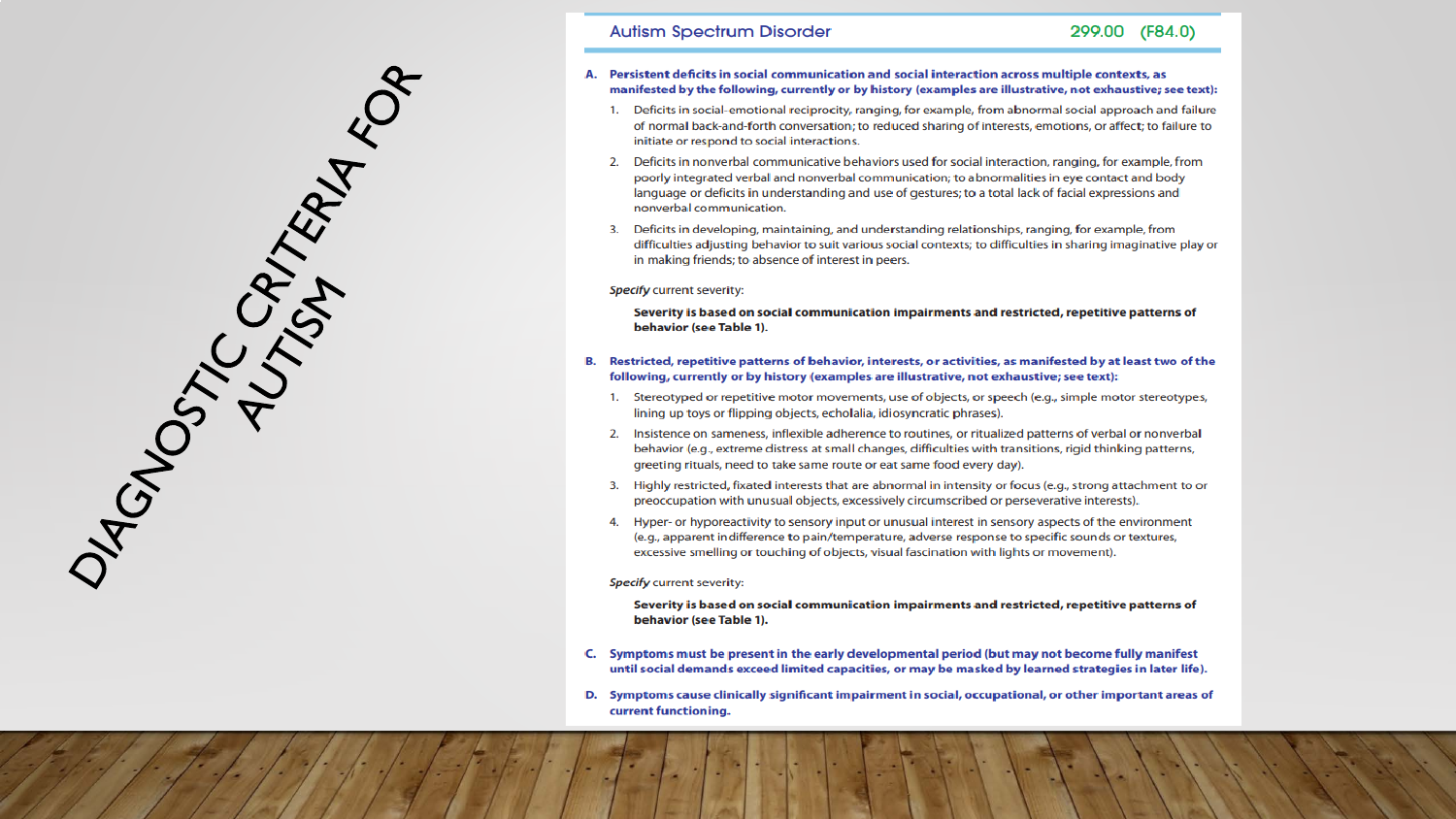# FOCUS FOR TODAY

•Discuss the impact Executive Functioning and Theory of Mind deficits have on college students and strategies to support their learning.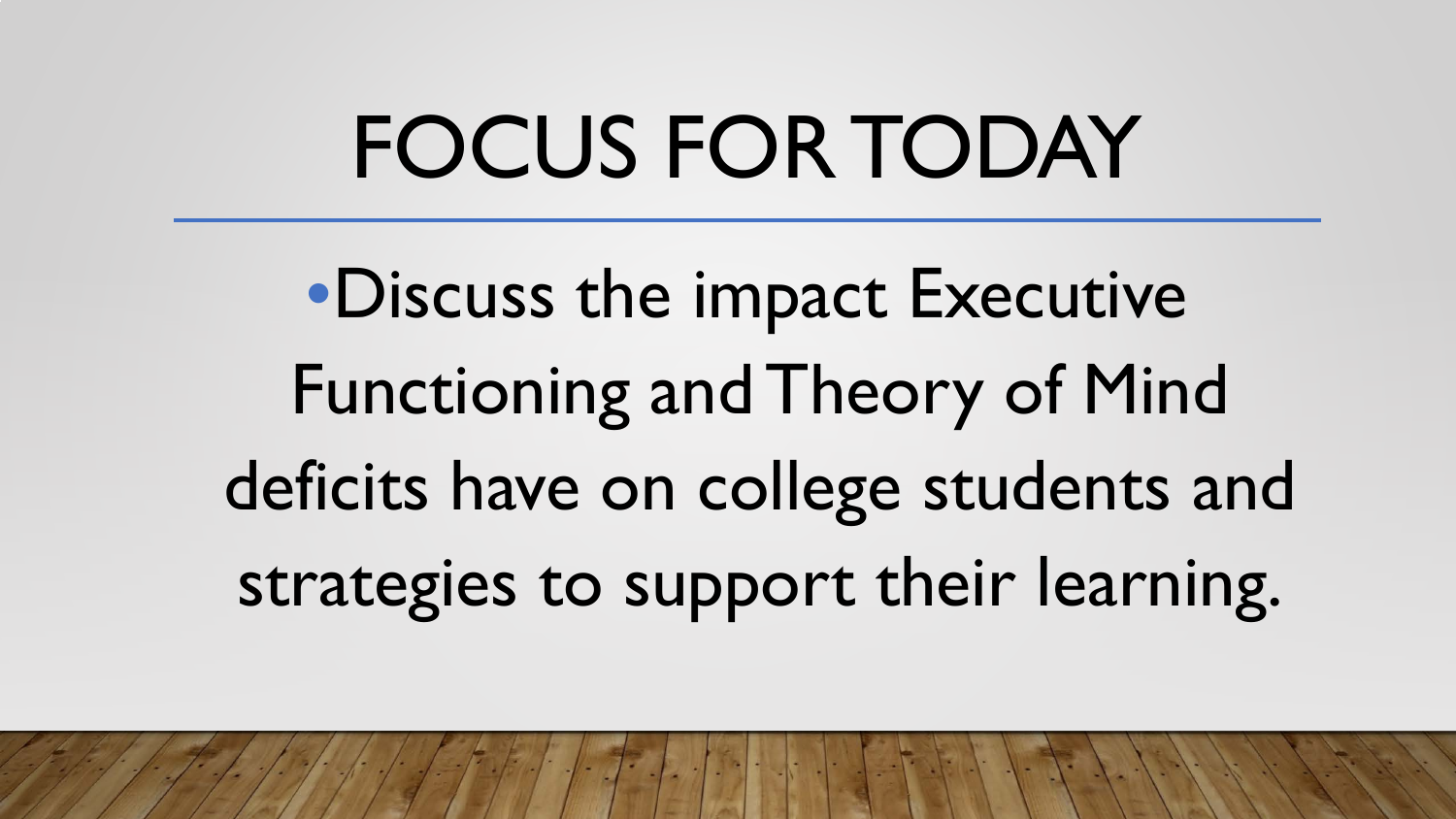### HOW AUTISM MIGHT PRESENT IN YOUR CLASSROOM

- Unusual communication patterns
	- Verbal, nonverbal, paraverbal
- Unusual affect
- Socially awkward
- Struggles with flexibility
- Unexpected reaction to sensory stimuli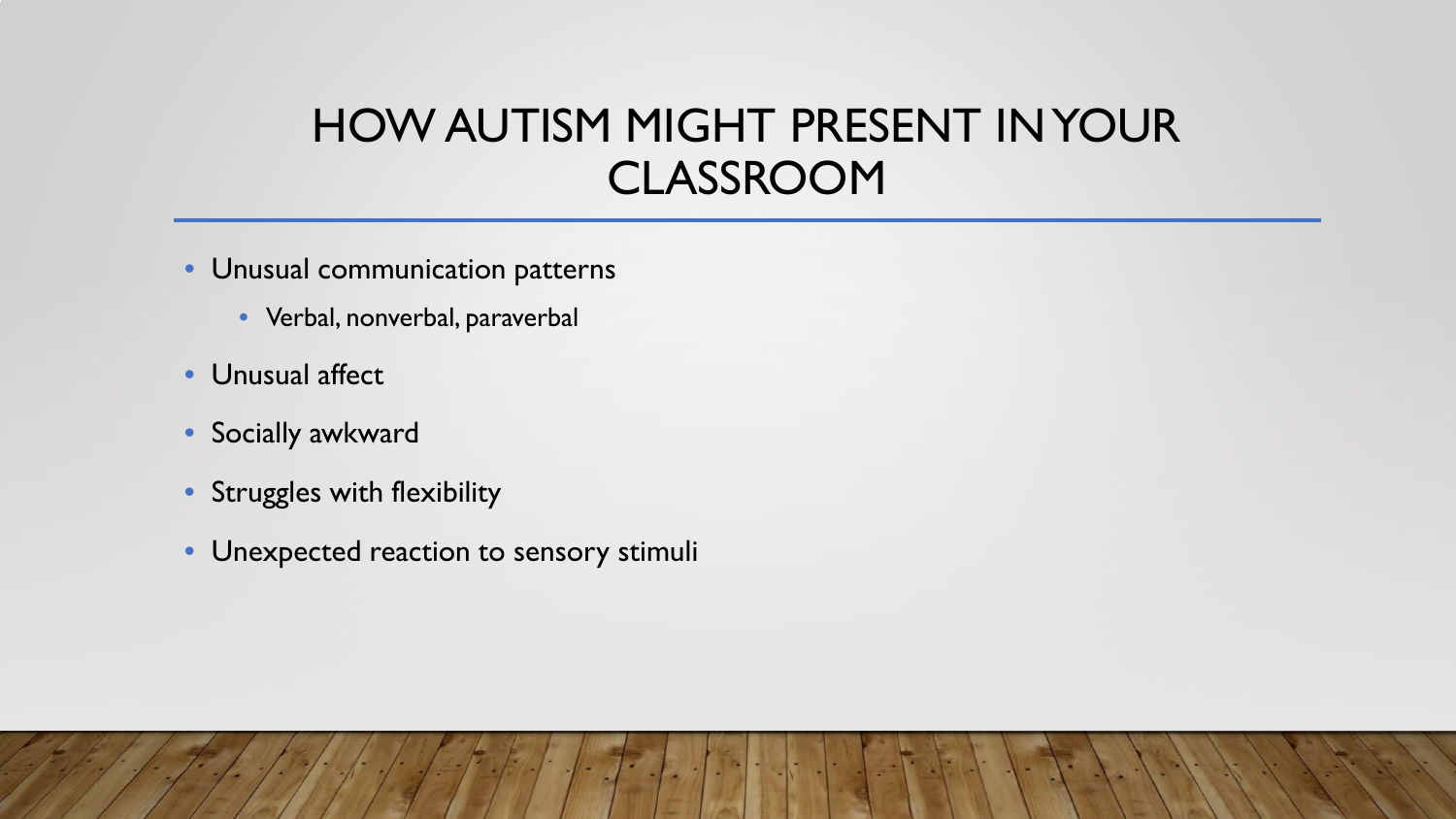# PICTIONARY

- In groups of four determine one person that will draw the word for the team.
- When I say go, turn your card over and draw a picture depicting the word, attempting to get the team to say the word.
- You will have one minute to accomplish this.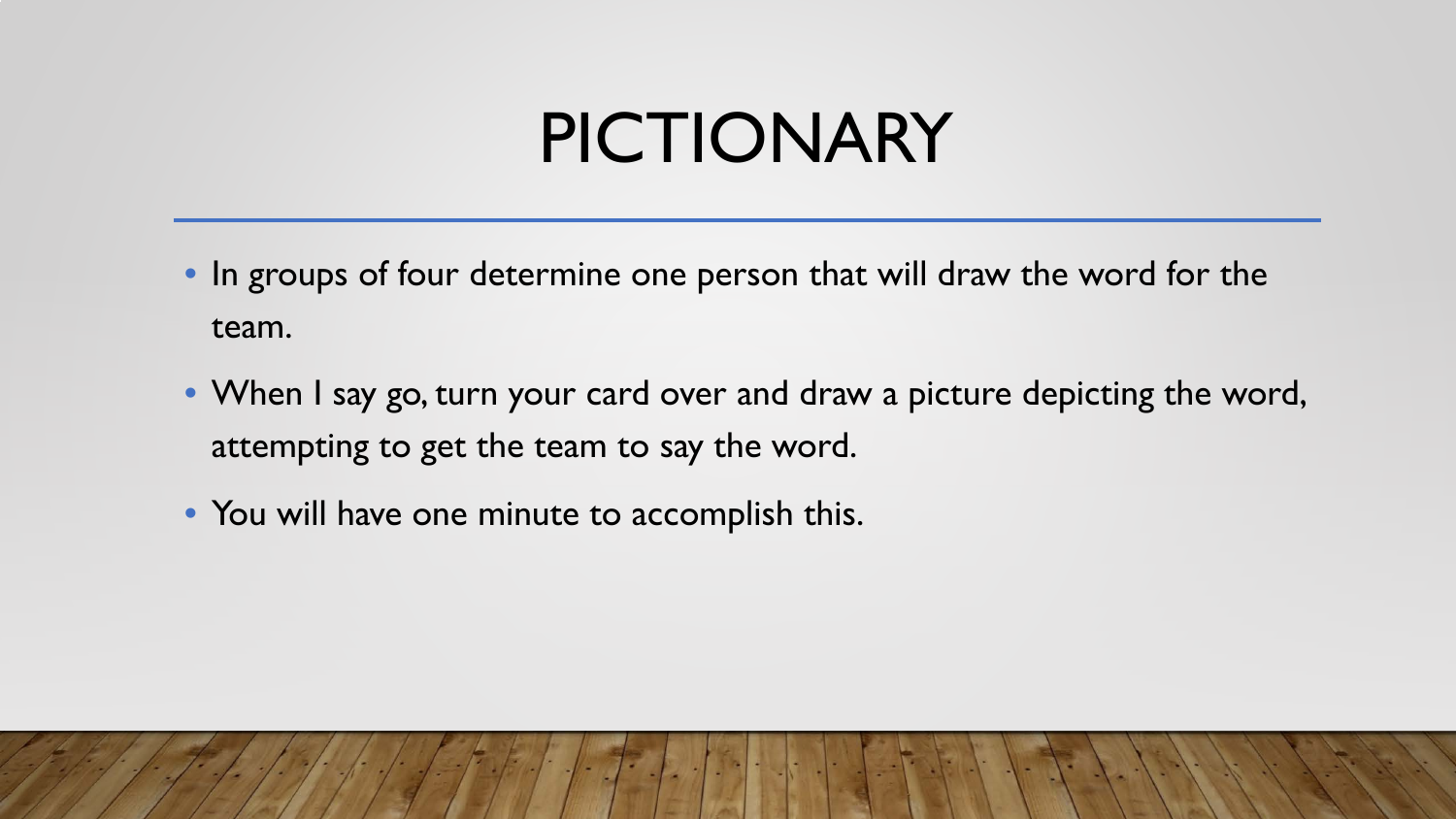### WHAT SKILLS DID YOU NEED TO PLAY PICTIONARY?

- Planning and prioritizing
- Impulse control
- Flexible thinking
- Working memory
- Initiate a task
- Organize thinking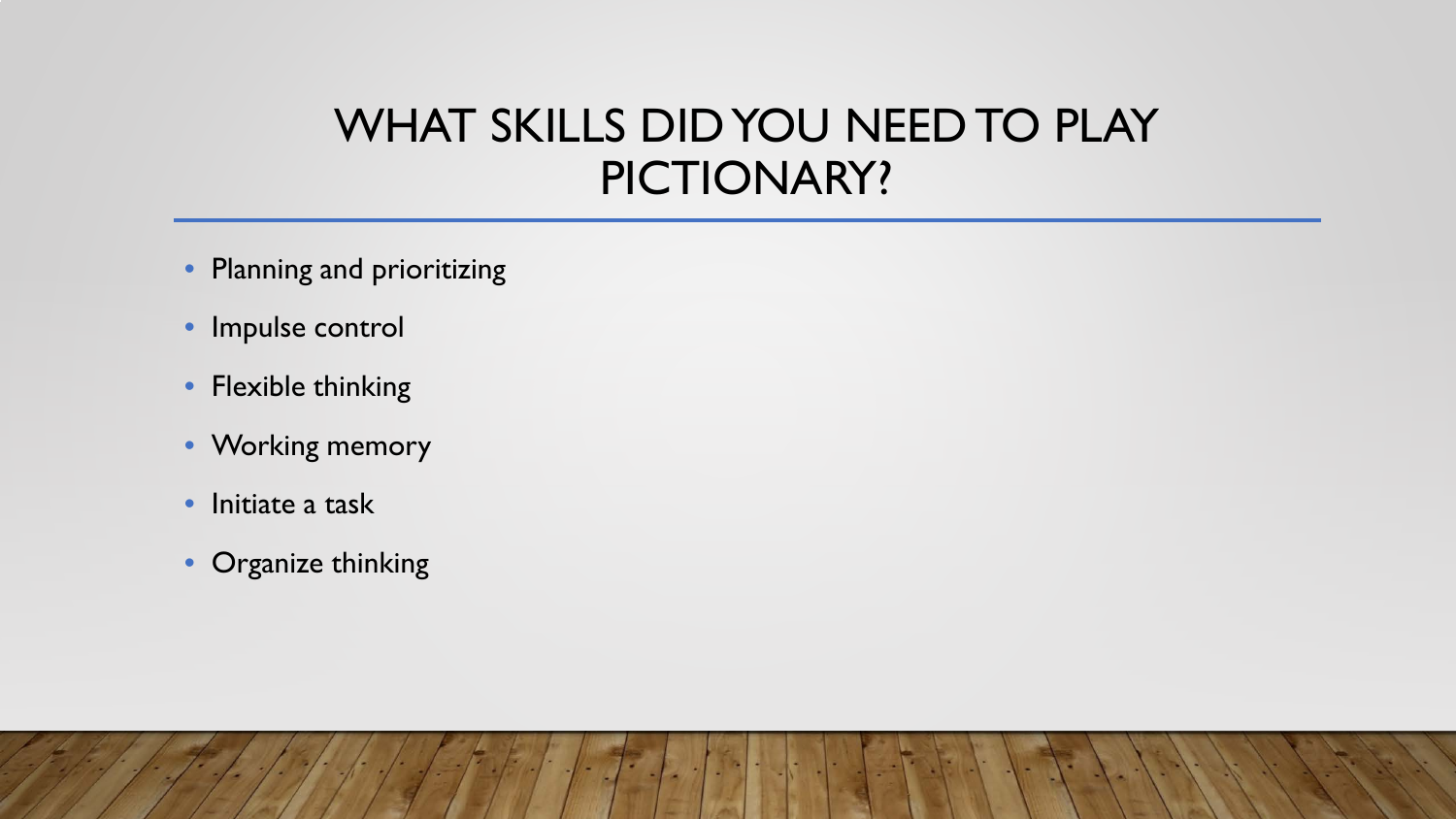### SO WHAT IS EXECUTIVE FUNCTIONING?

- Refers to a person's ability to manage or regulate a collection of basic cognitive and emotional processes.
	- Planning
	- Initiation
	- Organization
	- Execution of tasks
	- Coping with transitions
	- Regulate emotional responses



• An air traffic control system at a busy airport safely manages the arrivals and departures of many aircraft on multiple runways, the brain needs this skill set to filter distractions, prioritize tasks, set and achieve goals, and control impulses.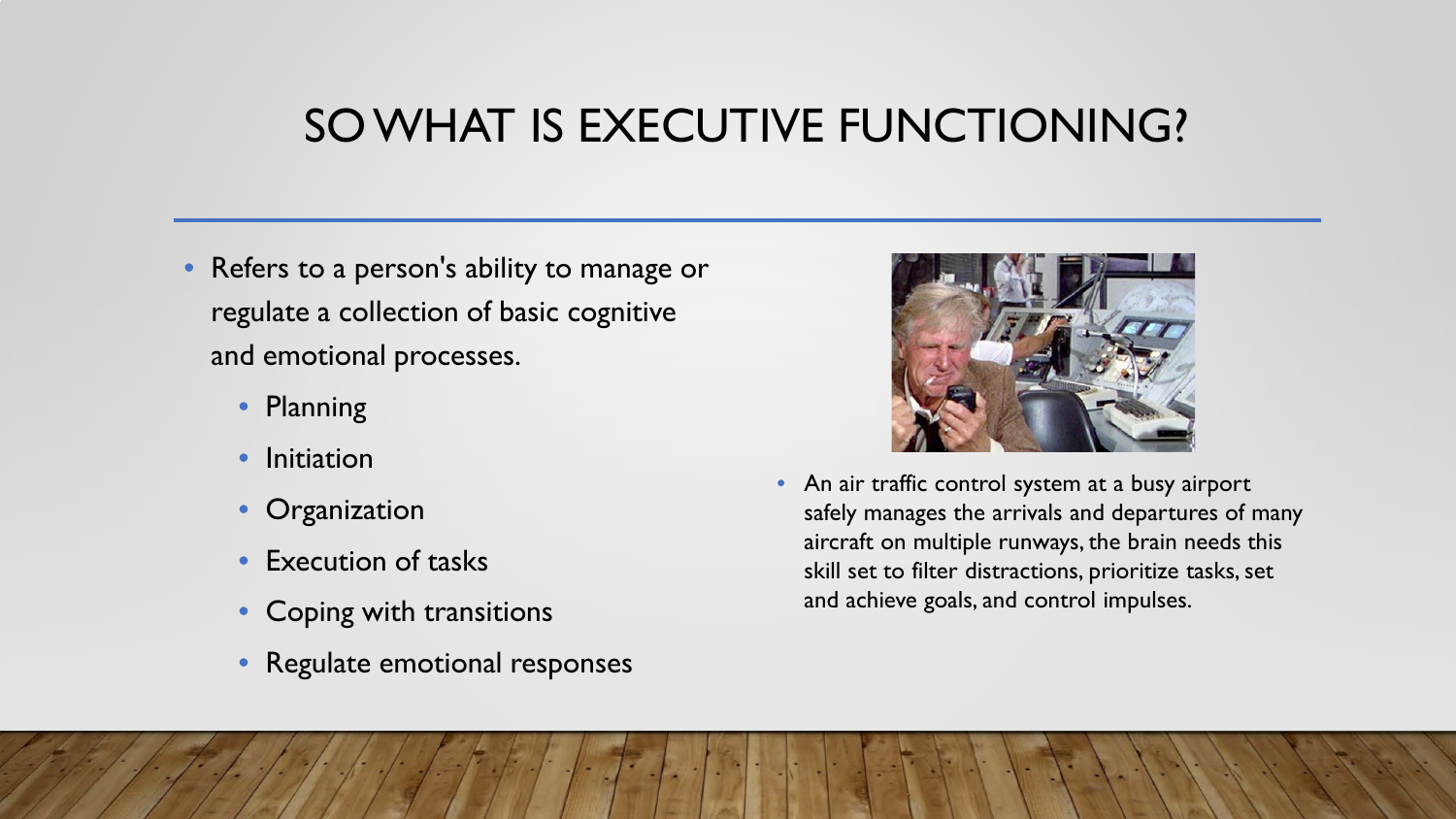### THERE ARE 8 KEY FUNCTIONS

### • Impulse Control

- Helps us to think before we act (what are the consequences of my words and actions?)
- Emotional Control
	- Helps to keep our feelings in check (may overreact, have difficulty with criticism)
- Flexible Thinking
	- Adjust to the unexpected, shift thinking
- Working Memory
	- Helps to hold onto key information and to draw upon that information and use it for an activity or task (directions, content presented verbally)

### FUNCTIONS IMPACT ON LEARNING

- Wait to speak about a topic at an appropriate time
- Engage in group dynamics (working collaboratively)
- Adjust to topic changes, changes in assignment dates, adjust prior thinking as new information is presented.
- change our minds and make mid-course and corrections while thinking, reading and writing
- Difficulty with the mental strategies involved in memorization and retrieving information from memory
- meaningfully include past knowledge in discussions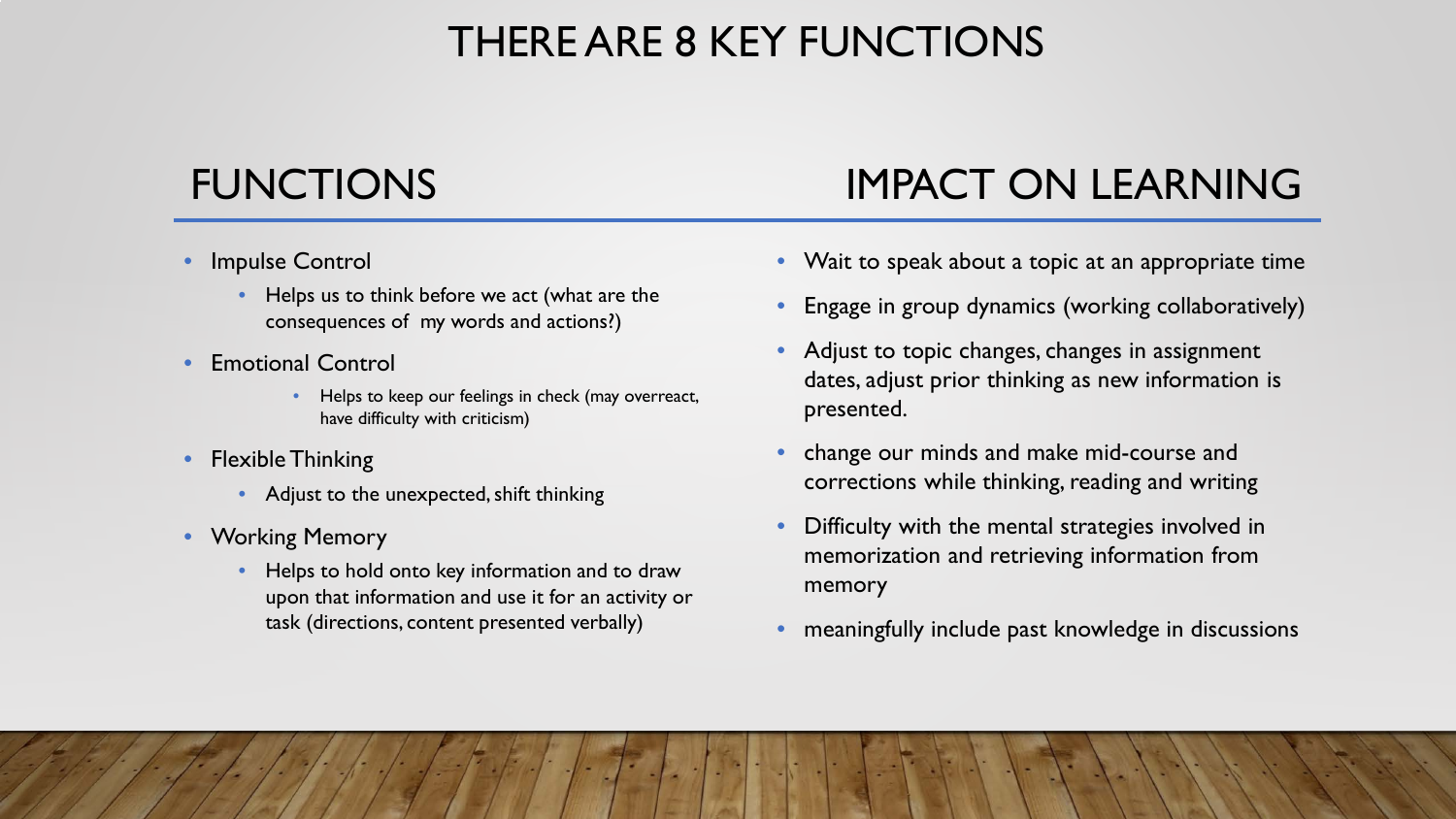### 8 KEY FUNCTIONS CONTINUED

### • Self Monitoring

- Allow us to evaluate our own actions/behavior
	- Surprised when they receive a poor grade
- Planning and Prioritizing
	- The ability to decide upon a goal break it up into tasks (prioritize) in order to plan to meet the goal
- Task Initiation
	- Take action to get started on a task/assignment
- Organization
	- The ability to keep track of things physically and mentally (keeping track of materials, ideas, organizing ideas verbally or in written form)
- Reflecting on work or own behavior
- evaluate ideas (own ideas as well as others)
- make plans
- keep track of time
- Manage time (assignments, midterms, finals…)
- keep track of more than one thing at once
- Begin assignment (where to even start)
- Struggle to tell a story (verbally or in writing); has trouble communicating details in an organized, sequential manner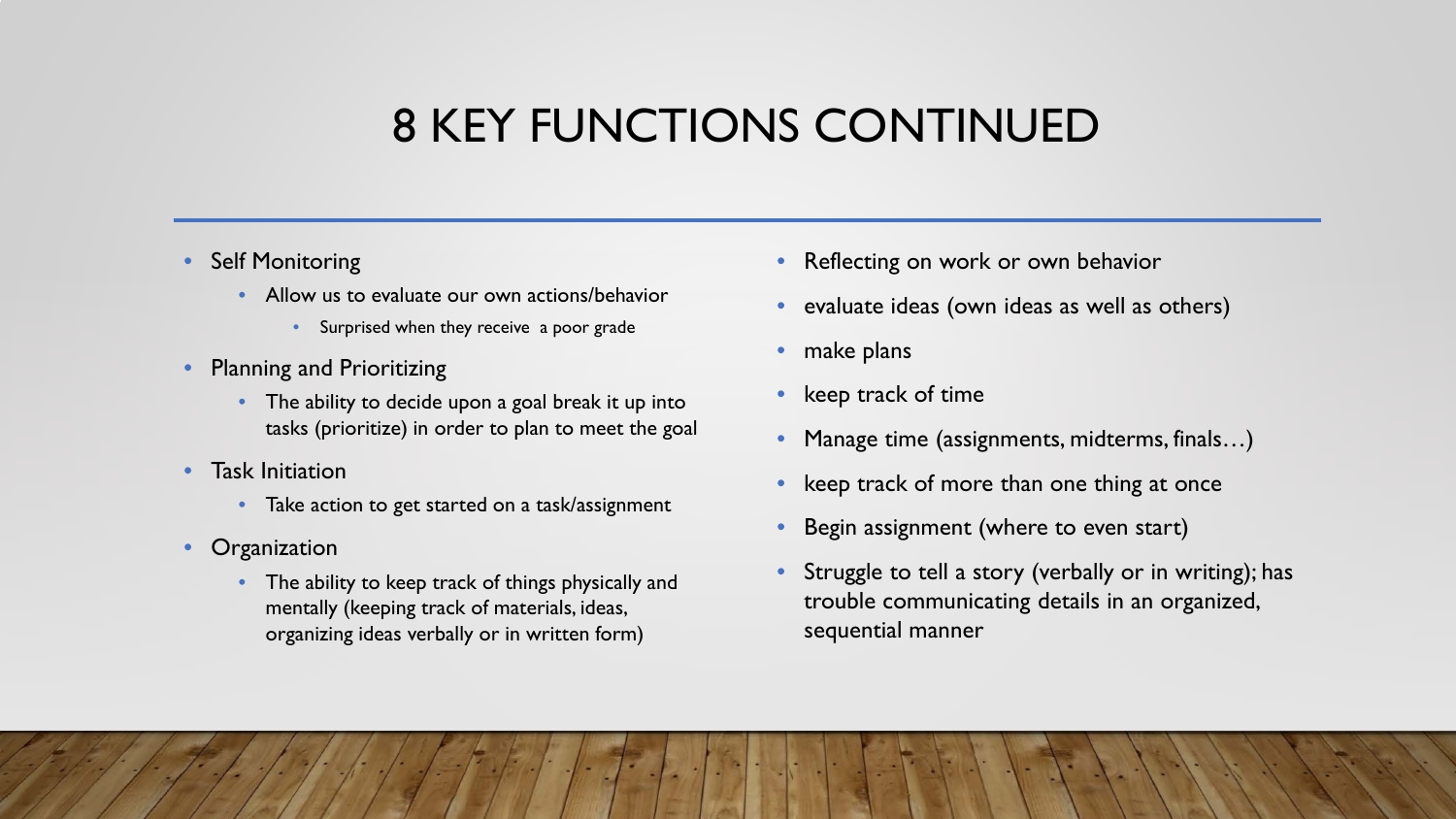### STRATEGIES TO SUPPORT STUDENTS **GENERAL STRATEGIES**

- Write the class agenda on board
- Take step-by-step approaches to presenting information
	- Help students to connect information as you move from one topic to another
- Use tools like time organizers, computers or watches with alarms.
	- Just write the time on the board when giving them allotted times to work in class (intermittently remind them how much time is left)
- Provide written directions with oral instructions whenever possible.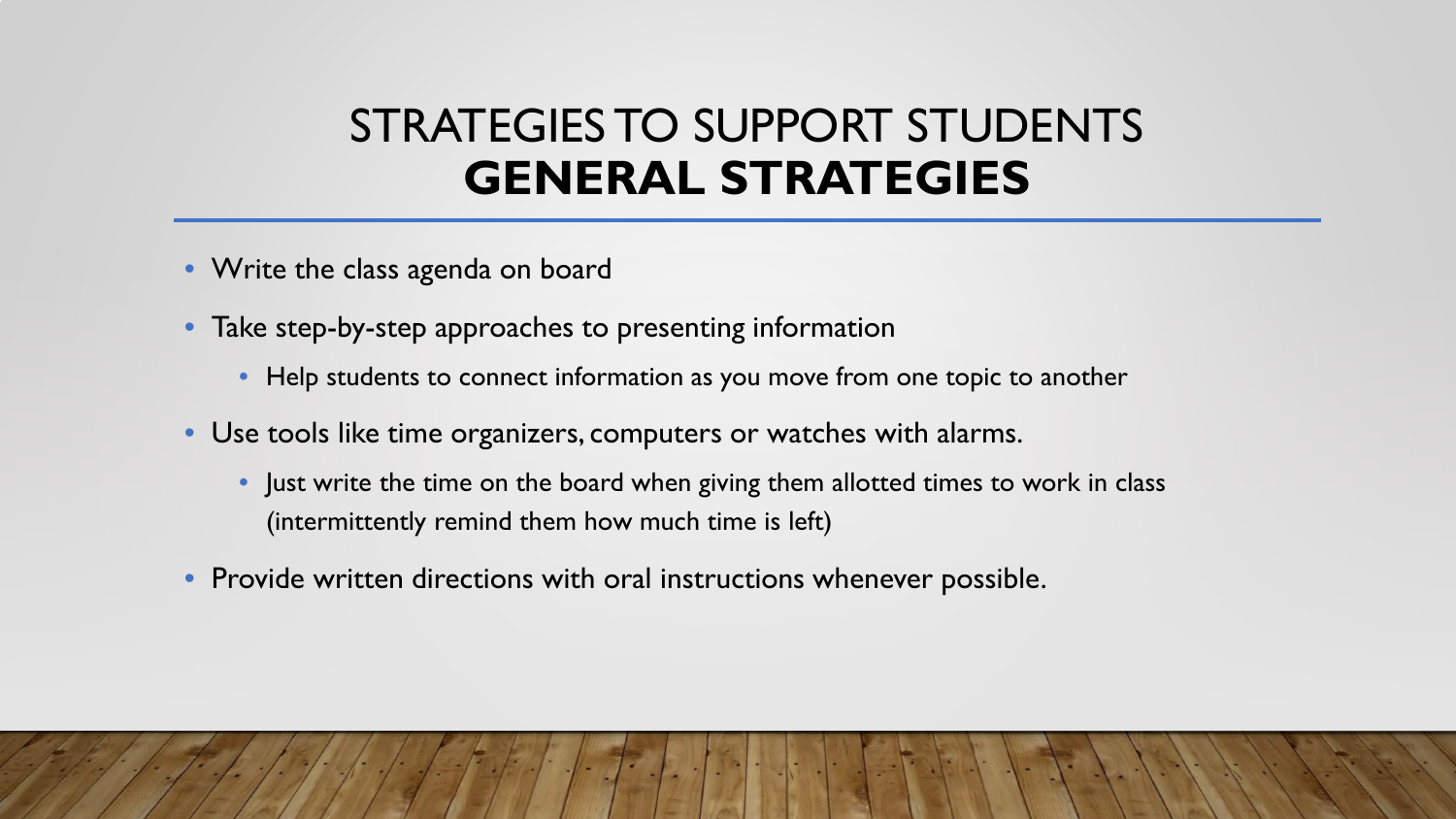## IMPACT ON LEARNING SUPPORTS

### • Wait to speak about a topic at an appropriate time

- Engage in group dynamics (working collaboratively)
- Adjust to topic changes, changes in assignment dates, adjust prior thinking as new information is presented.
- change our minds and make mid-course and corrections while thinking, reading and writing
- Difficulty with the mental strategies involved in memorization and retrieving information from memory
- meaningfully include past knowledge in discussions
- If you have specific students with this difficulty, set up cues with them to wait to speak.
- Can use cards or just write on the board expectations-roles
- Help students make connections by integrating information presented previously as you move forward.
- Help students make connections to the content to assist with understanding and memorization
- Use visuals when possible to connect past knowledge in discussions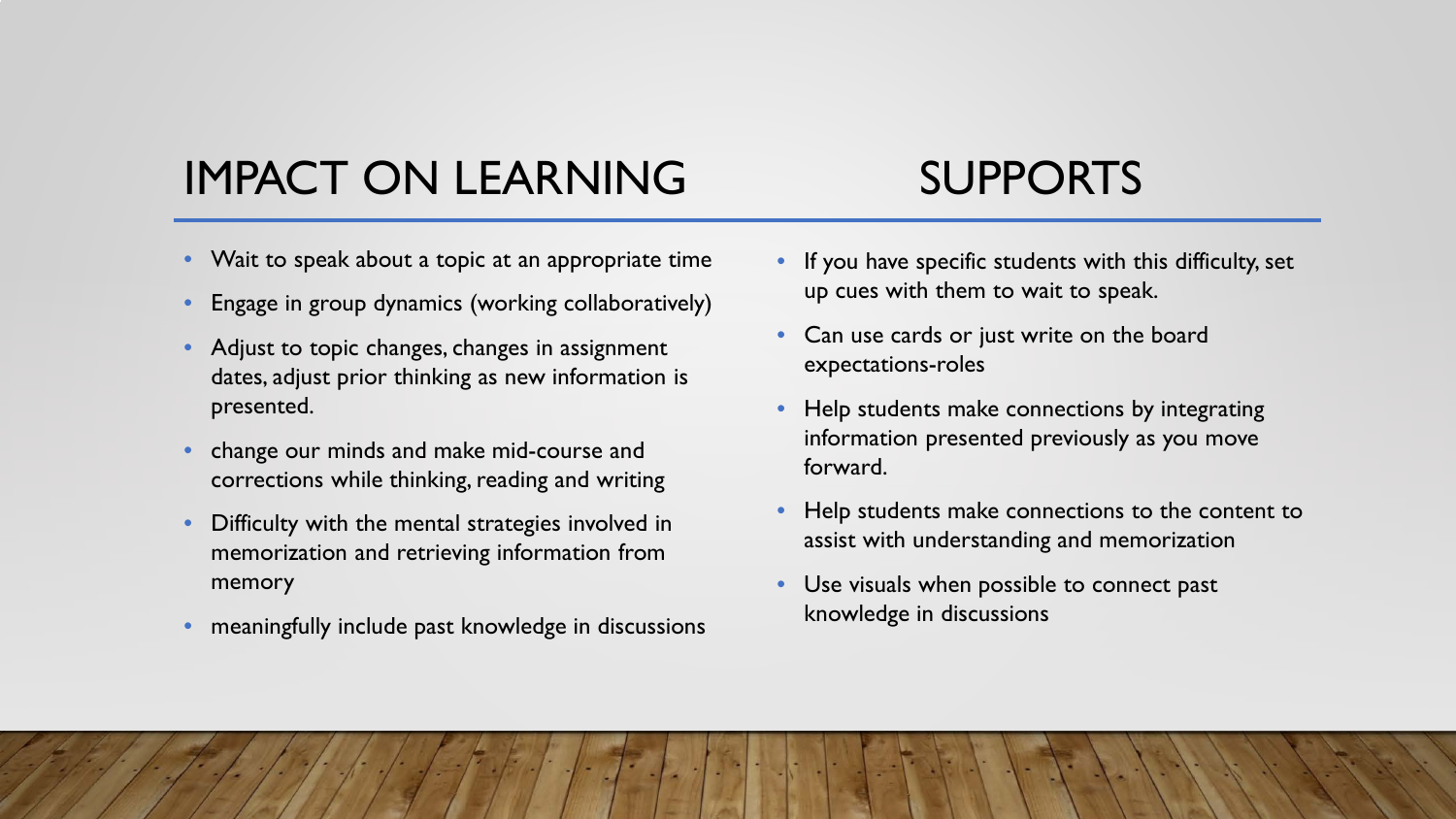### IMPACT ON LEARNING SUPPORTS

- Reflecting on work or own behavior
- evaluate ideas (own ideas as well as others)
- make plans
- keep track of time
- keep track of more than one thing at once
- Begin assignment (where to even start)
- Struggle to tell a story (verbally or in writing); has trouble communicating details in an organized, sequential manner

- Meet with students privately
	- Reinforce positive aspects of work/behavior then address difficulties (teaching skill)
- When opportunities arise assist students in reflecting on ideas
- Break long assignments into chunks and assign time frames for completing each chunk.
- Utilize the Blackboard calendar to keep track of long term assignments, due dates, chores, and activities (encourage students to use a calendar to do this)
- Encourage students to use a linear template to organize ideas (graphic organizer)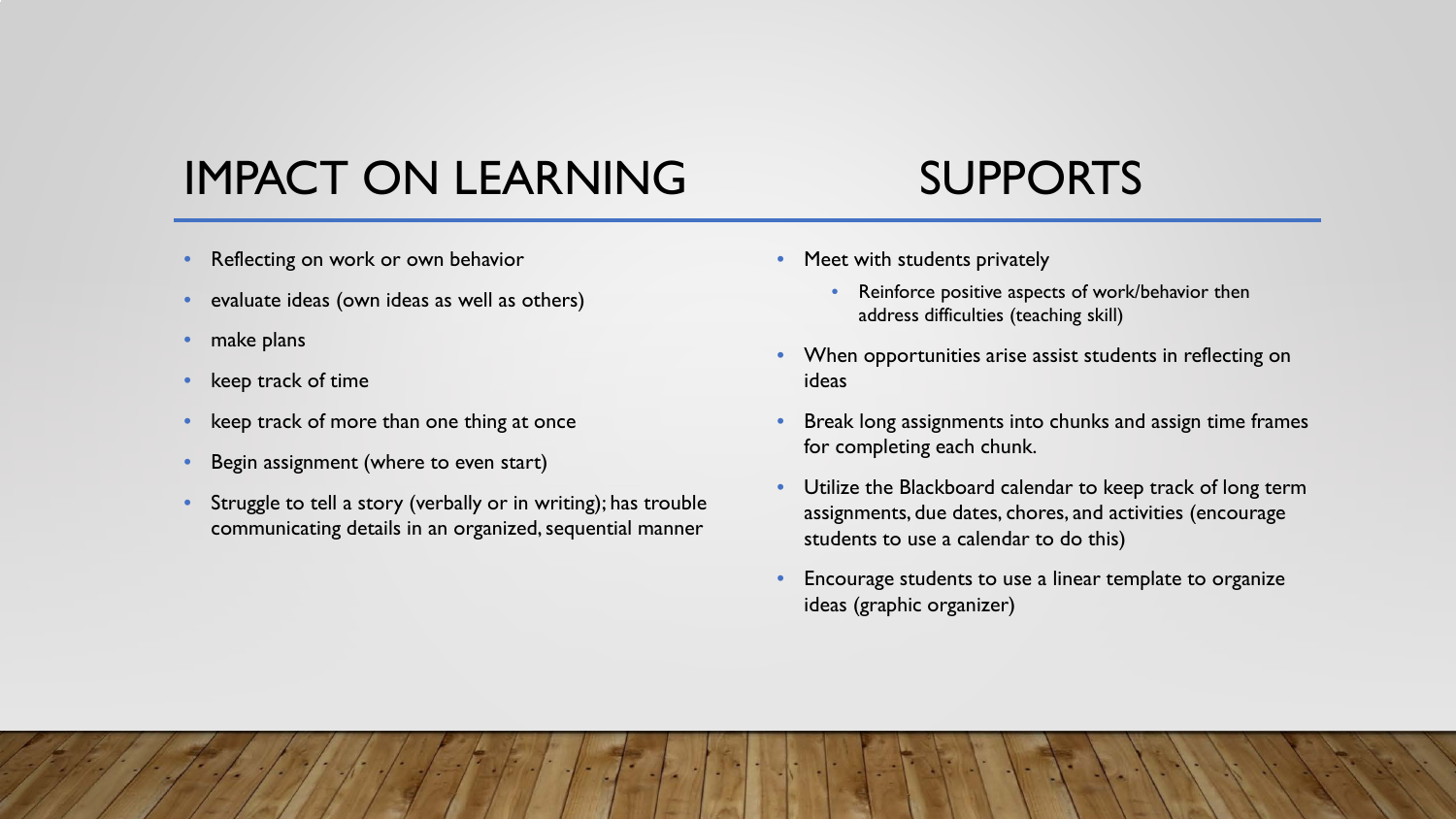### **MANAGING WORK**

• Manage time (assignments, midterms, finals…)

- Once or twice, model the use of a checklist within your class and encourage students to create checklist for completing assignments.
- Strongly encourage students to meet with your during office hours to on a regular basis to review work; troubleshoot problems.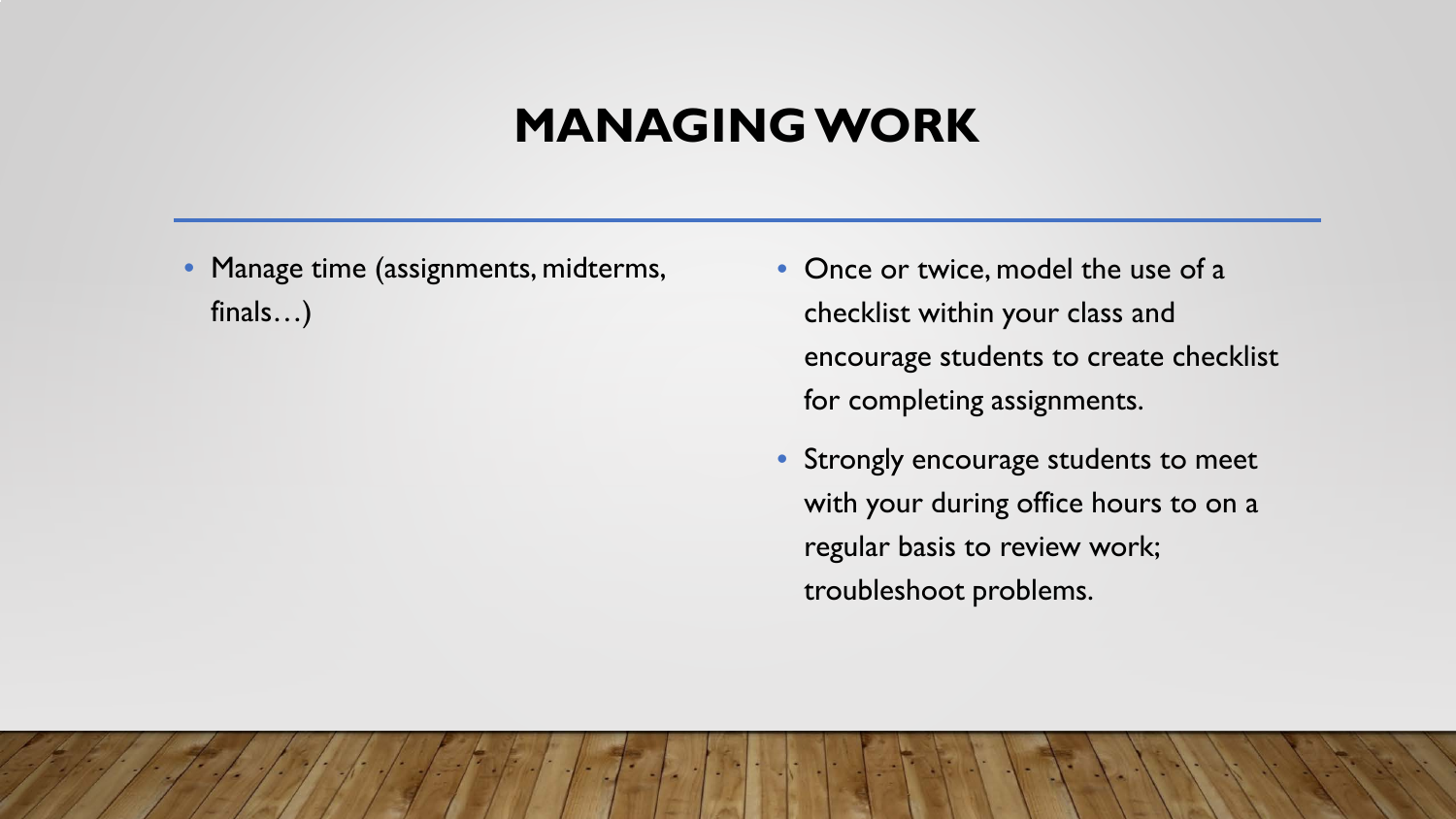



- "The ability to make inferences about another's representational states and to predict behavior accordingly"
	- Lewis & Mitchell, 2014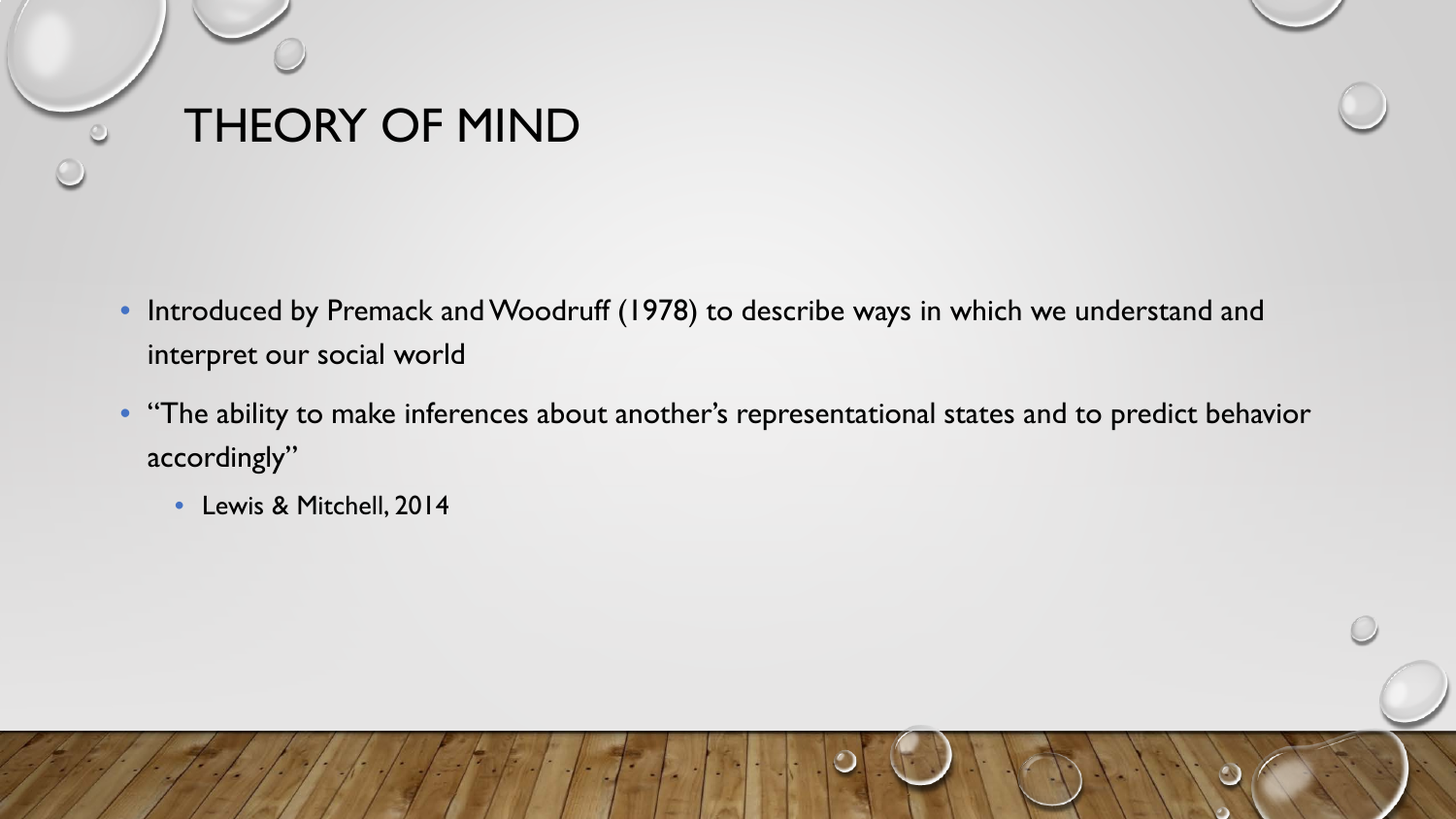

- THE ABILITY TO UNDERSTAND THAT OTHERS HAVE THOUGHTS, PERSPECTIVES, AND OPINIONS OTHER THAN OUR OWN IS KNOWN AS THEORY OF MIND.
- TAKING THE PERSPECTIVE OF ANOTHER DURING CONVERSATION
- PEOPLE WHO STRUGGLE WITH THEORY OF MIND:
	- BELIEVE THAT OTHERS HAVE THE SAME THOUGHTS AND OPINIONS AS THEY DO
	- FAIL TO UNDERSTAND WHY SOMEONE WOULD MAKE A PARTICULAR CHOICE OR DO SOMETHING BECAUSE THEY THEMSELVES WOULD NOT DO SO.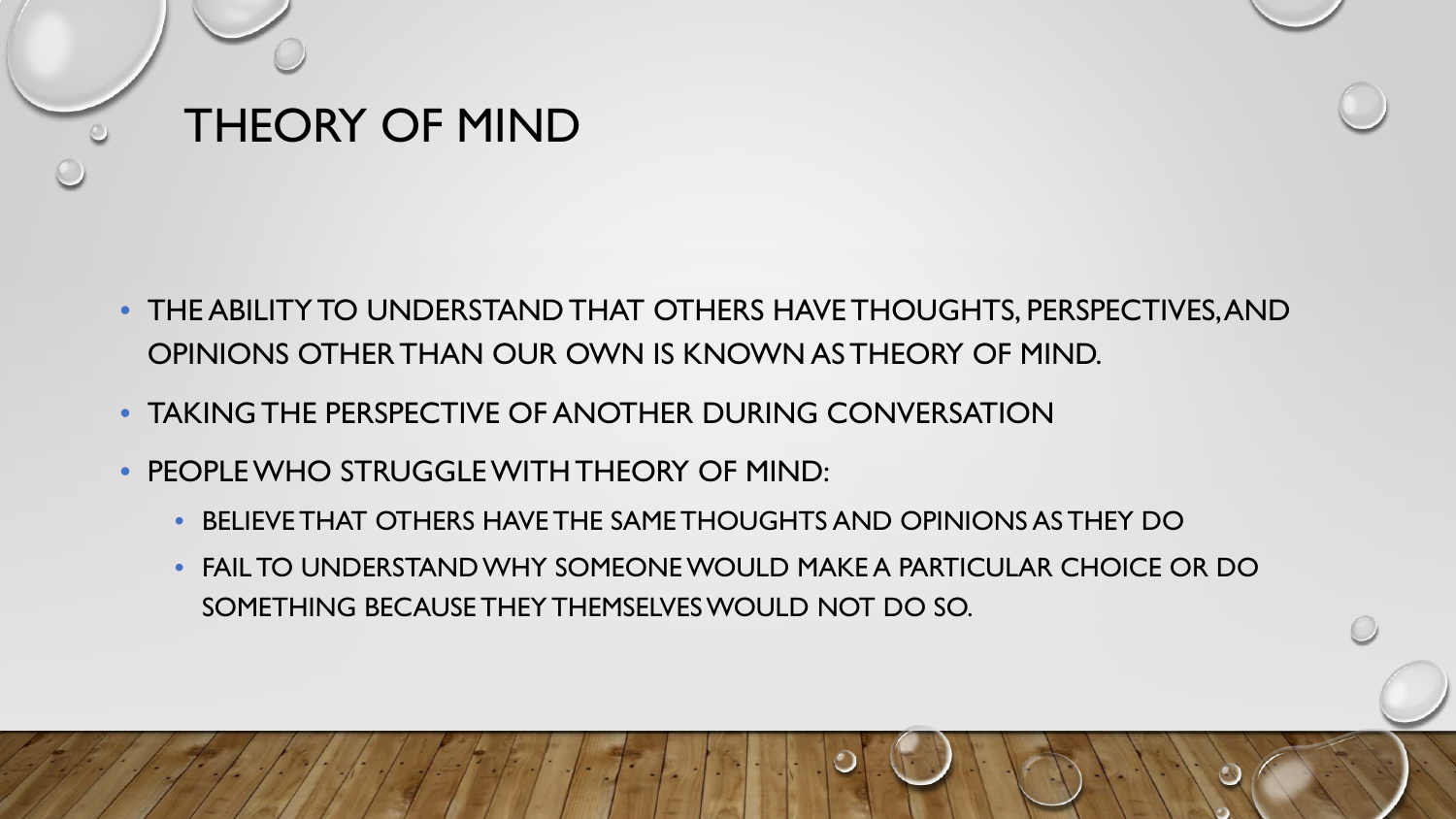## DEVELOPMENT OF THEORY OF MIND

• Occurs around age 4, becomes second nature around age 5

- But some components can occur earlier
- Prior to this, children presume that others
	- Think the way they think
	- Feel the way they feel
	- Believe what they believe
- Sometimes referred to as 'egocentrism'
	- <https://www.youtube.com/watch?v=RibbgbQ6wbk>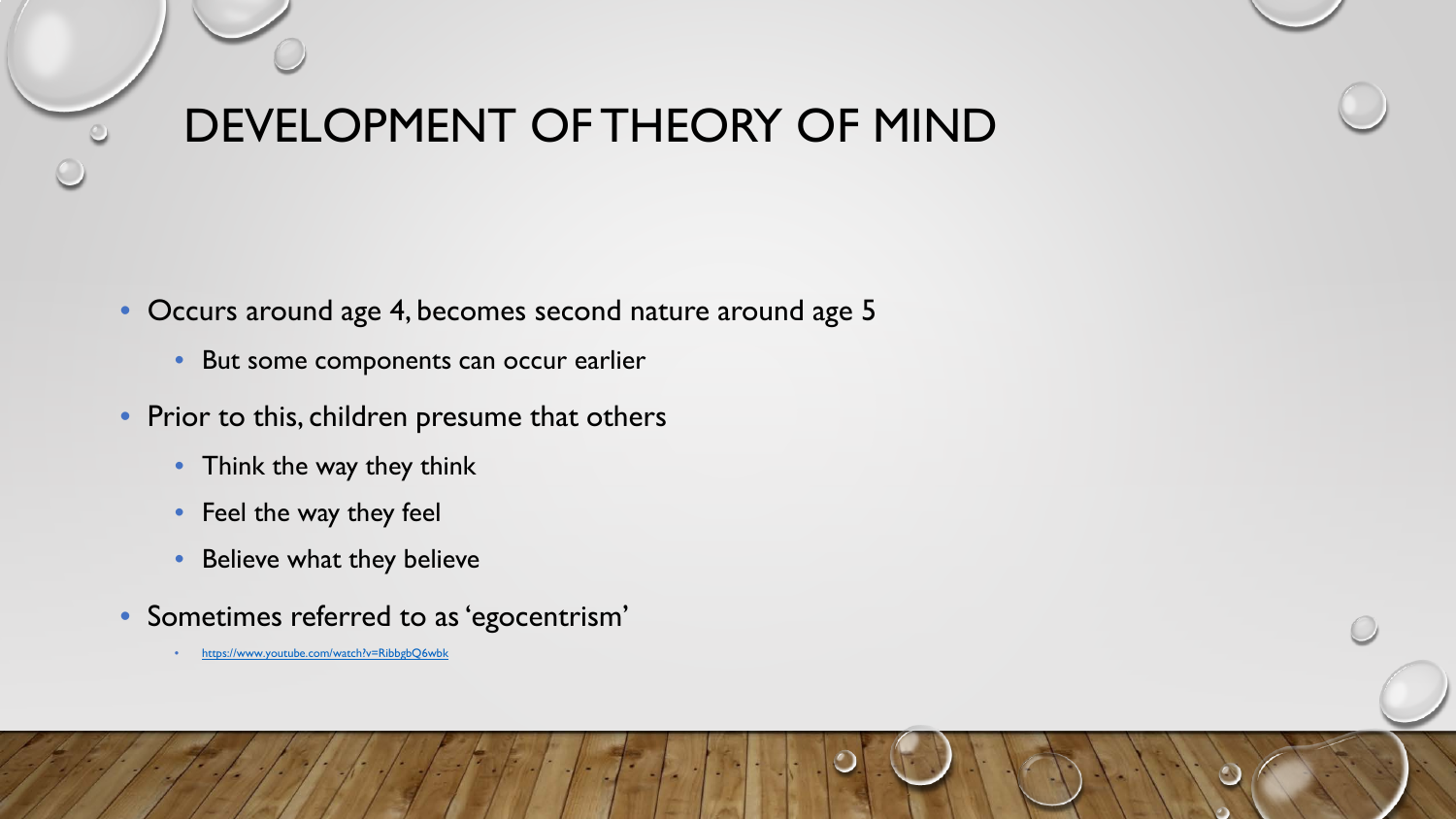## AUTISM AND THEORY OF MIND

- Many people diagnosed with ASD struggle to observe and interpret non-verbal social cues
- This is a core obstacle in social development
- Impairment in eye gaze perception may contribute to this
- https://www.theguardian.com/science/shortcuts/quiz/2014/apr/01/compound-emotions-ohiostate-university-quiz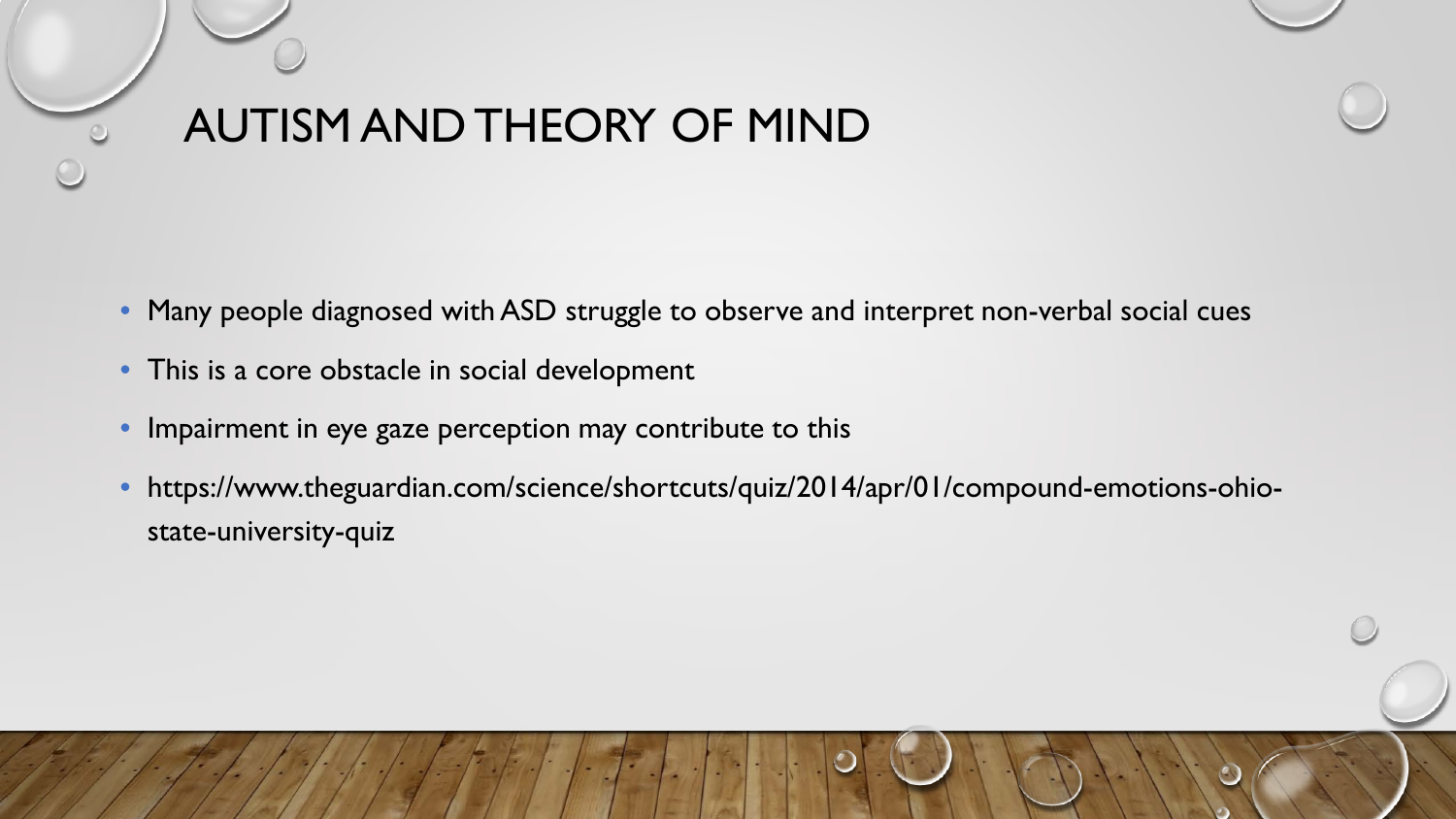

### AUTISM AND THEORY OF MIND







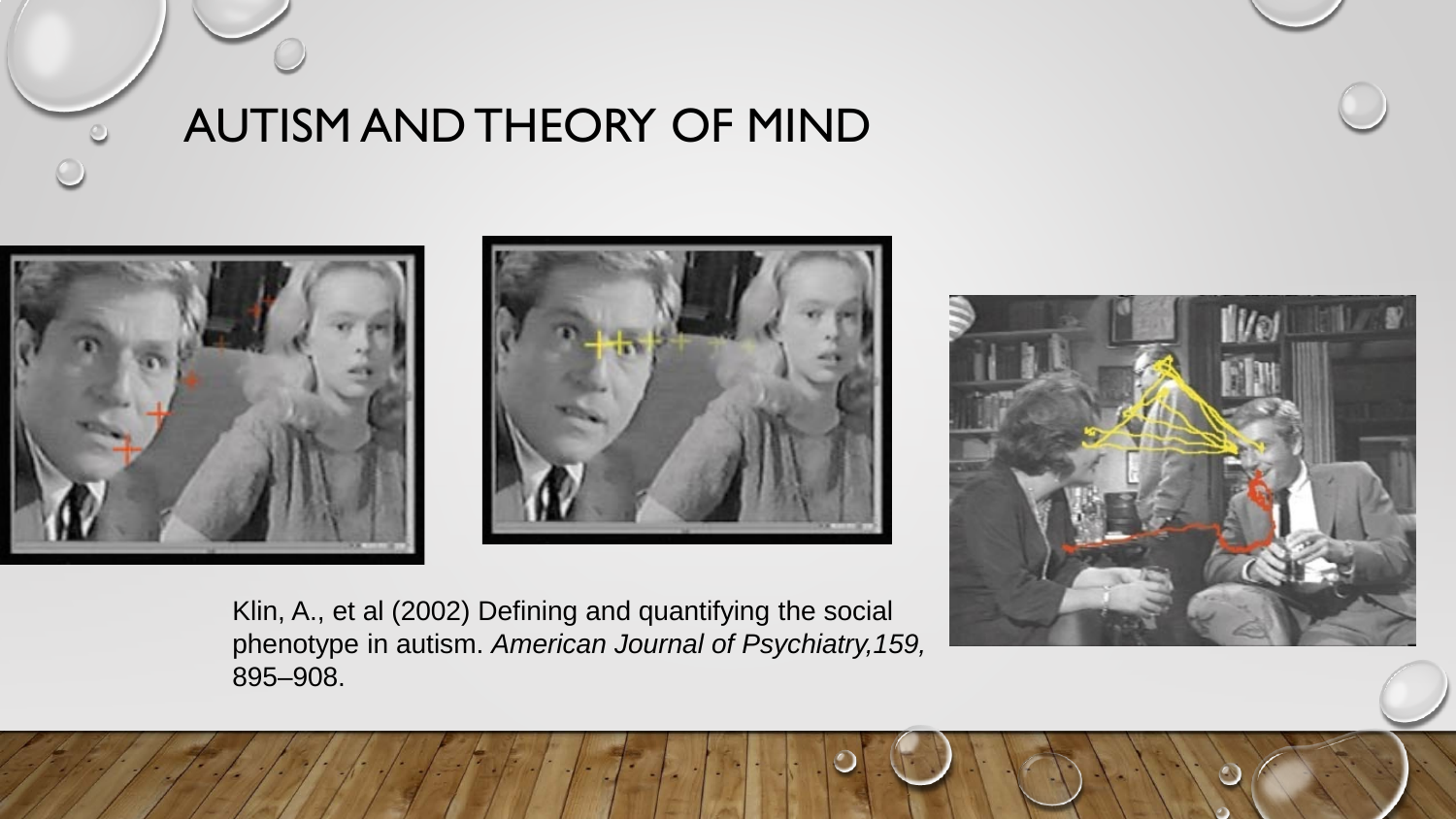- Joint attention ability to initiate, reciprocate, and maintain interactive eye gaze, gestures, and attention-gaining strategies
	- <https://www.youtube.com/watch?v=1Ab4vLMMAbY>
- Imitation ability to learn and replicate the actions of others
	- <https://www.youtube.com/watch?v=NV-ekDkpuvI>
- Identification recognition of labels for emotions and ability to discriminate emotional cues across people and self
- Eye gaze detection ability to follow the directions of a person's eyes to identify what the person wants or is thinking about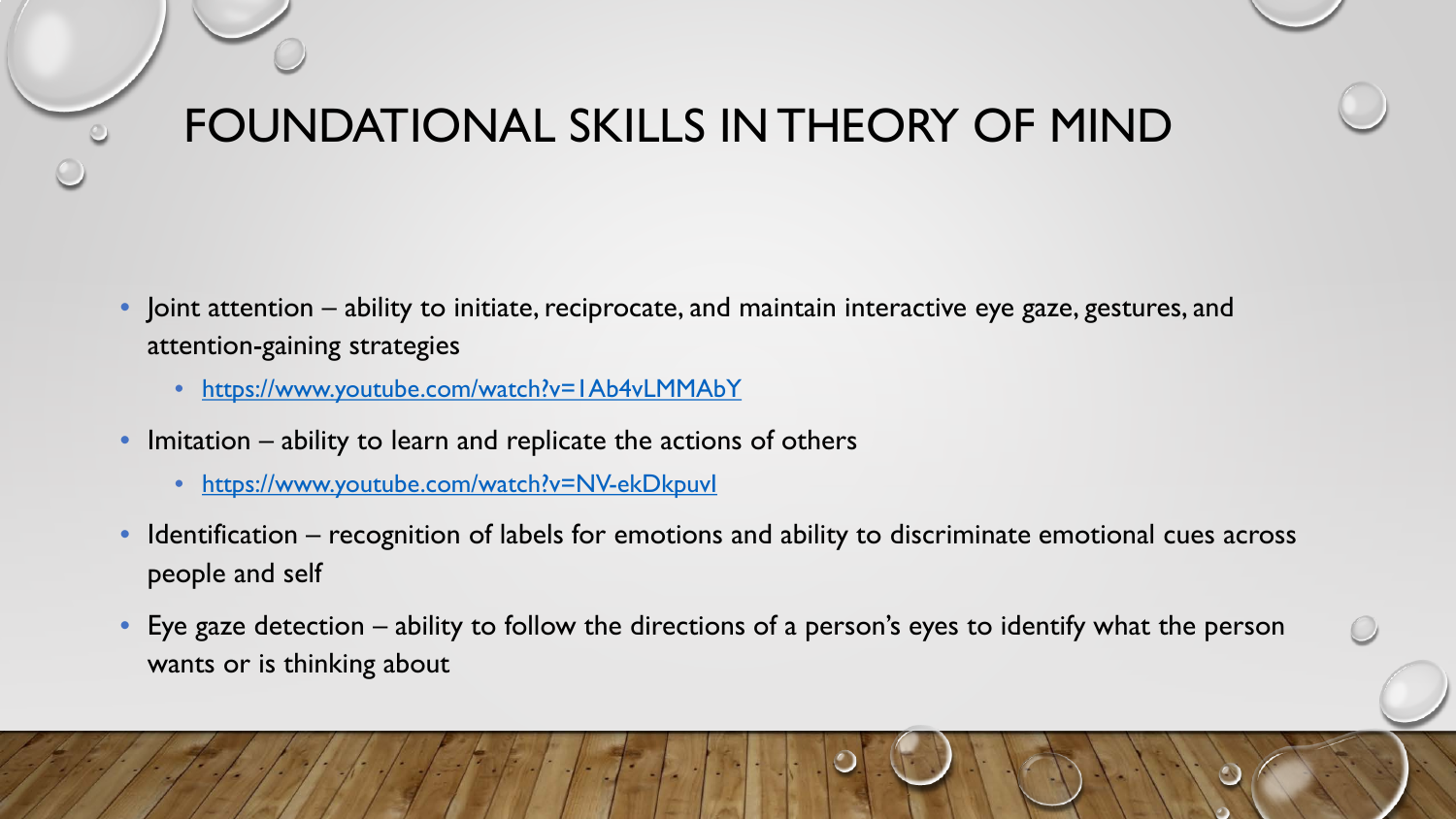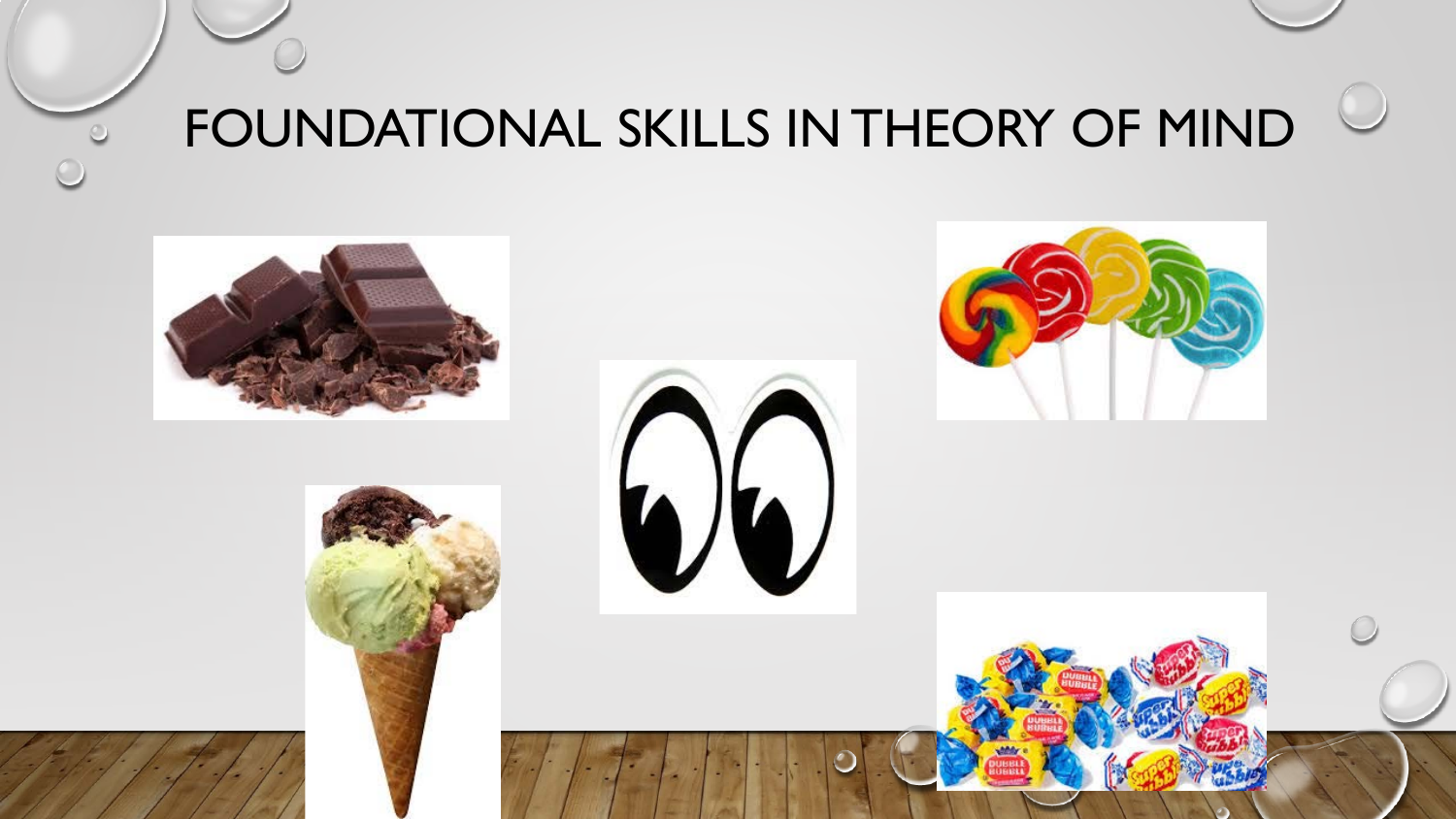- Point of view the ability to recognize that other people may have the same or different likes and dislikes, feelings, and reactions to the same things
	- We may need to be explicit about our thoughts & feelings
- Predictions ability to make guesses or infer by looking at pictures, text, or other cues
	- We may need to avoid assuming that prediction is occurring
- Checking in ability to read a partner's face frequently during social interactions and to alter behavior based on the partner's behavior
	- What do all of these things look like? SOCIAL SKILLS!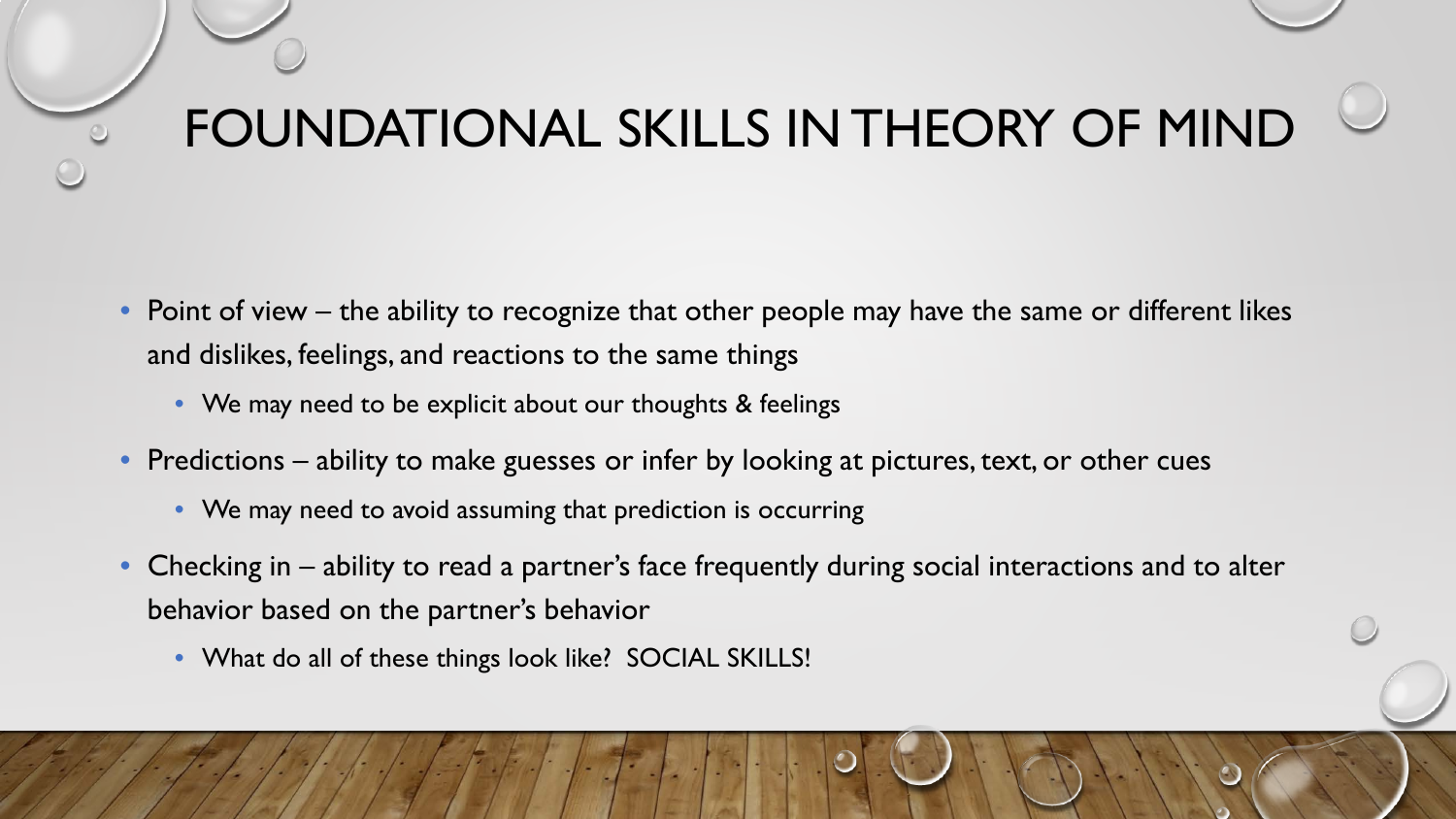- Social queries ability to ask questions for the purpose of gaining social information to learn more about a social partner
	- <https://www.youtube.com/watch?v=k0xgjUhEG3U>
- Matching behavior ability to recognize when one's own behavior or another person's behavior is an appropriate match for the situation
- Self-assessment ability to recognize and evaluate own behavior to make modifications that will lead to social learning growth and success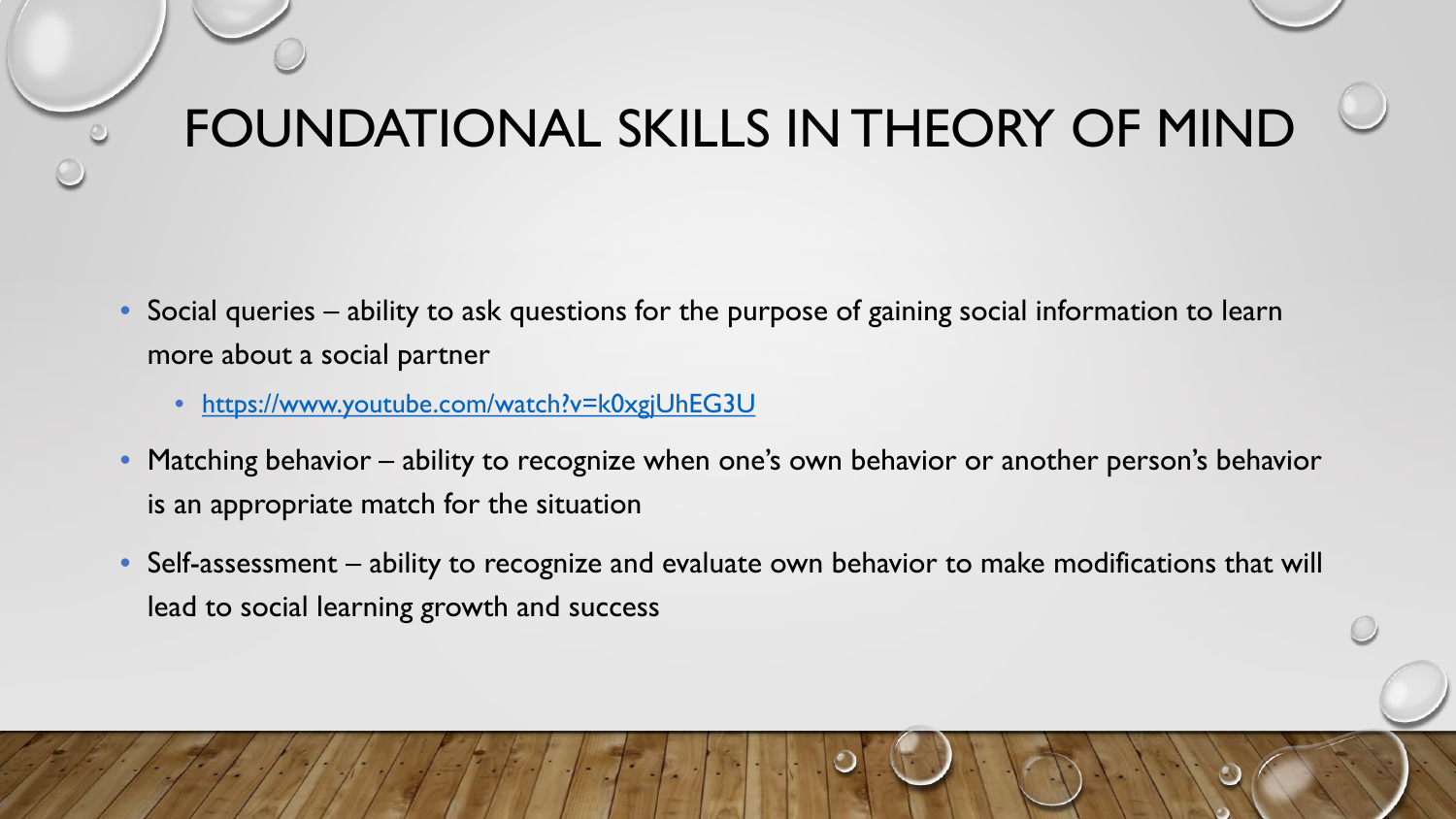